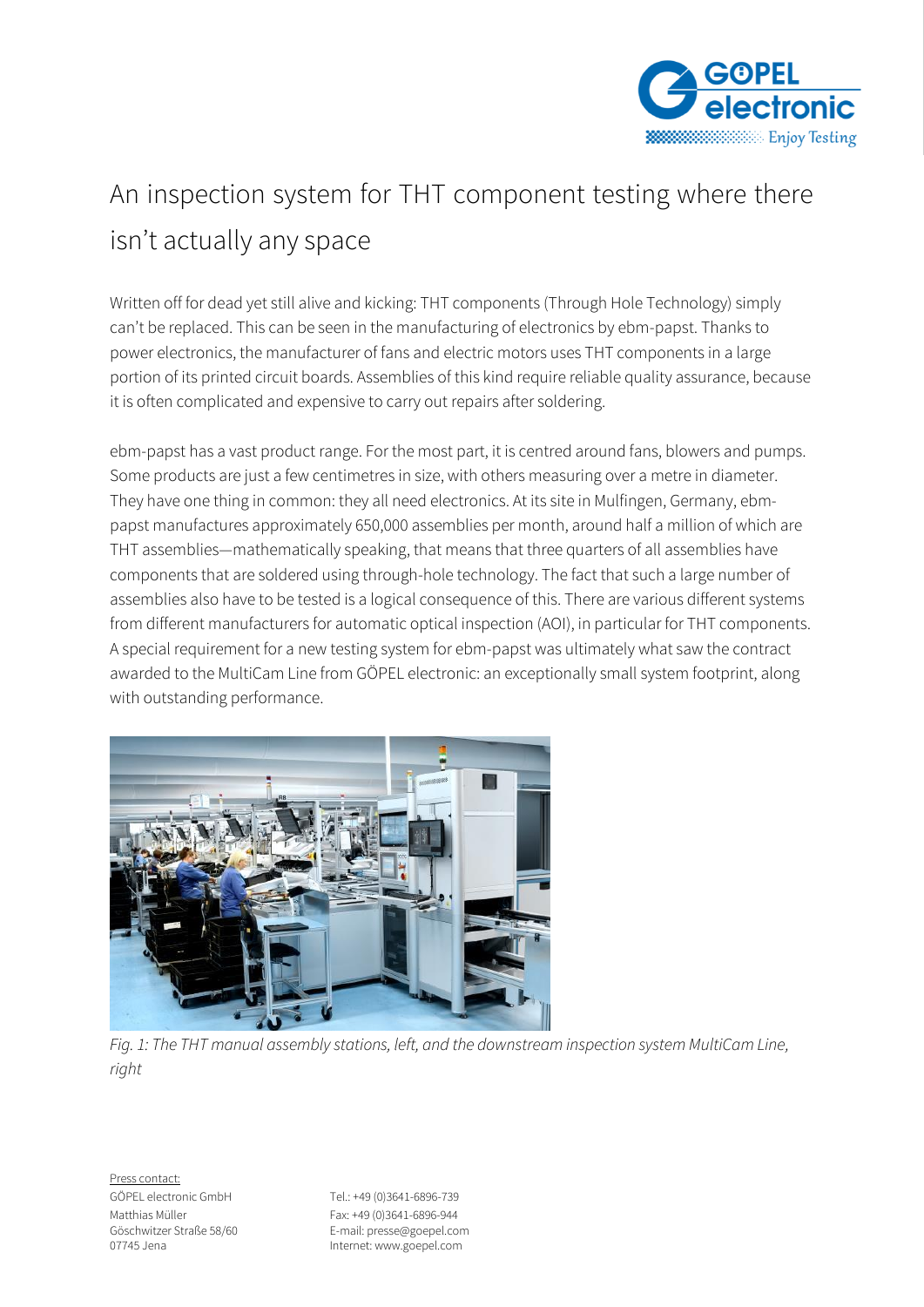

At the production site, PCBs are assembled on a total of eight SMD lines and one THT line. The THT production line consists of 12 manual assembly stations, where components are fitted to the PCB by hand. The assemblies are automatically transported into the line on a workpiece carrier and to the respective workstations. Each of the assemblies is then navigated to its assigned assembly stations using an RFID code. This is all fully automated, which at the same time ensures enormous efficiency when there are around 1,000 different product variants. Once the respective THT components have been mounted on the PCBs, which are already fitted with SMD components, the components are then soldered in a final step using wave soldering. At ebm-papst, an automatic inspection is carried out before soldering, however. For Tobias Brand, process developer at ebm-papst in Mulfingen, the advantages of this are clear: 'Repairing an incorrectly mounted THT component after soldering involves a great deal of effort. If you can identify the error early, that saves time and money.' When it came to installing an inspection system between manual assembly stations and the soldering furnace, however, the problem was one of a lack of space. Because the production line as it was had already reached its limits when it came to space, the MultiCam Line impressed with its ability to be integrated easily into the production line with a footprint of just 660 mm x 760 mm. The highlight of the whole thing is that the system manages without any kind of axis system for the camera module and thus operates completely wear-free.

The secret to saving space and zero maintenance is the image-capture module by the name of MultiEyeS. It consists of a matrix arrangement of multiple cameras. The image capture from all cameras takes place virtually simultaneously. The individual images are then automatically assembled to form an overall picture. This technology has now become common in smartphone cameras thanks to panorama features and is known as 'stitching'.



*Fig. 2: The MultiEyeS camera module with 28 cameras*

In the system software PILOT 6, the individual images are combined to form an overall picture using a stitching algorithm that is optimised for the application in question. This means that there are a total of 12,000 x 10,000 colour pixels, i.e. a total of 120 megapixels, available for image capture of the inspection area. Since the image capture of the cameras is performed as far as possible in parallel and

Press contact:

GÖPEL electronic GmbH Tel.: +49 (0)3641-6896-739 Matthias Müller Fax: +49 (0)3641-6896-944 Göschwitzer Straße 58/60 E-mail: presse@goepel.com Internet: www.goepel.com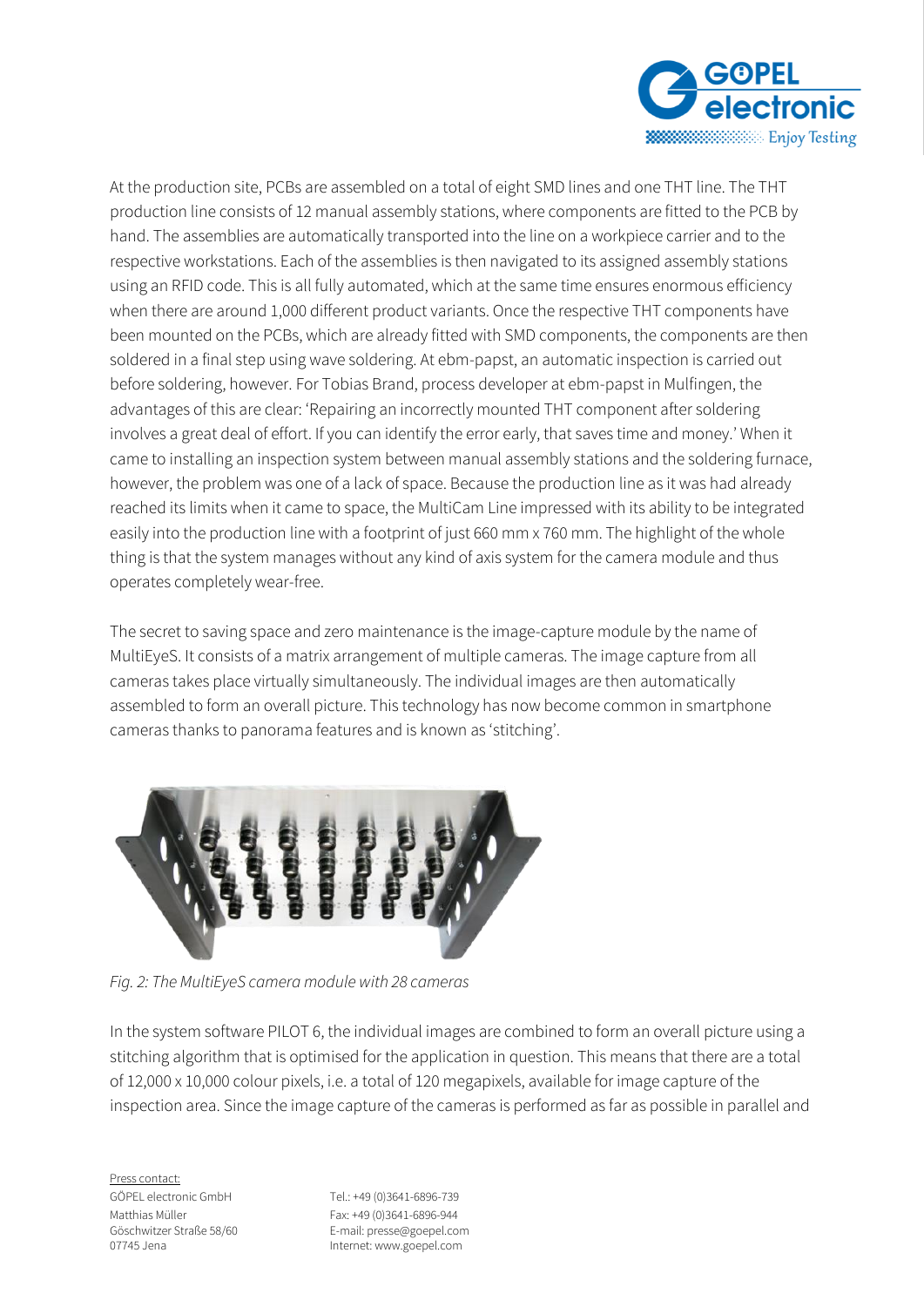

the stitching algorithm is trimmed for speed, a full-surface image of an assembly measuring 490 mm x 390 mm can be captured and processed in less than 5 seconds. With a physical resolution of 40  $\mu$ m, the MultiEyeS image-capture module is aimed in particular at inspection tasks for THT placement monitoring—for example presence, positional accuracy and polarity. Because THT components differ greatly in size, different focal planes can be set in the inspection process according to requirements. This can vary from 2 mm to 100 mm, which means a high clearance height and at the same time a high degree of flexibility in the inspection.



*Fig. 3: High component clearance during image capture of assemblies on workpiece carriers* 

Looking back, Tobias Brand is very satisfied with the decision to choose the MultiCam Line for THT inspection. 'Following the installation at our site in Mulfingen, we also added more systems at our production site in Hungary.' The test programs are created in Germany and transferred to Hungary. Because the production sites are networked, adjustments can be made to the test programs quickly and easily from Germany. The programming is carried out quickly, and the component library is now well stocked. 'It takes little more than half an hour to create the test programs,' observes Tobias Brand in conclusion. With the high speed of programming and of the test procedure as well as its wear-free operation, the MultiCam Line at ebm-papst does exactly what it claims to do: it find errors early, before it's too late—and in the tightest spaces.

Press contact:

GÖPEL electronic GmbH Tel.: +49 (0)3641-6896-739 Matthias Müller Fax: +49 (0)3641-6896-944 Göschwitzer Straße 58/60 E-mail: presse@goepel.com Internet: www.goepel.com